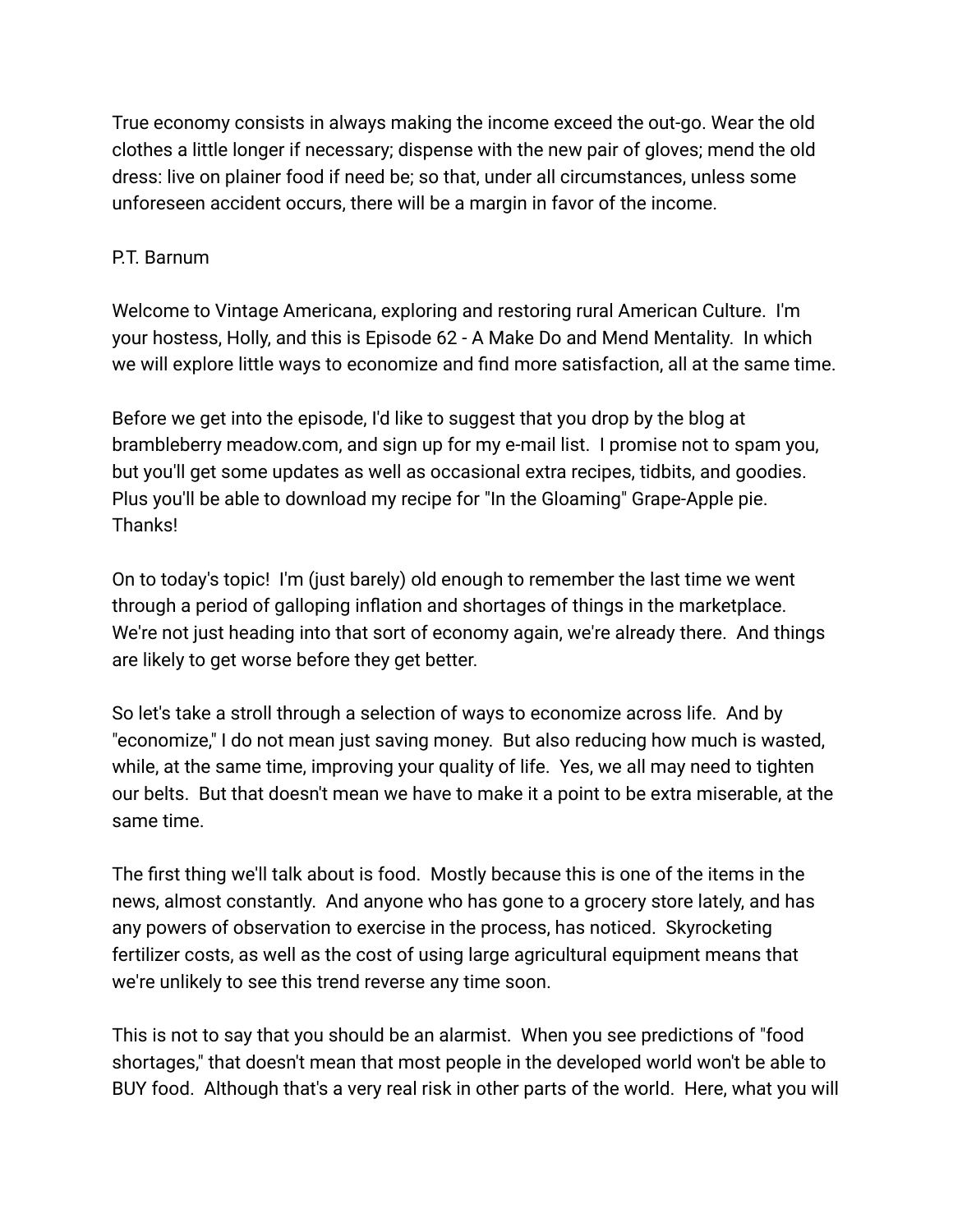see in addition to rising prices, is likely to be rolling unavailability of certain things. Sometimes this might be staples. We saw a little of this at the start of 2020, when yeast and flour were both very hard to find for a few months.

More likely, you'll find that your favorite brand of something might be missing from the shelf. And, the more complicated and processed a product is, the more susceptible it is likely to be to disruption. Frozen pizza requires flour and yeast. But also tomatoes, cheese, and other toppings. Any ONE of those things being in short supply will affect whether or not you can find your frozen pizza.

What this means is - this is probably a really good time to learn to cook. You can either go without that pizza, because tomatoes are unavailable to the manufacturer, and go home and make yourself a sandwich instead. OR - you can make yourself a breakfast pizza, because you know how.

And when I say, "learn to cook," I do NOT mean simply heating food. Or hitting pinterest for "simple 3 ingredient meals," that use processed products combined and heated. Learn to cook from scratch.

If you haven't spent much time in a kitchen before, learn one recipe. But make it a flexible one, so that if you can't BUY one ingredient for it, you aren't in the position of not being able to make the ONE thing you know how to make. And then add to your repertoire as you go.

Increasing practice will allow you to substitute ingredients that you can't find. Or, learn to MAKE that missing ingredient, too. Bottled pasta sauce missing? Learn to make homemade sauce. Can't find egg noodles? Make some.

Yes, sometimes processed foods can be more inexpensive - sometimes. This is because they can be made from the byprodcuts of other processes - that are sold into the food industry quite inexpensively. But all of these things are likely to get more expensive as commodities go up.

Making things from scratch means you won't necessarily have to sacrifice ALL your indulgences. You might have to lay off the Ben and Jerry's - but you might not miss it if you learn to make pie for dessert, instead. Or apple crisp. Or butterscotch dumplings.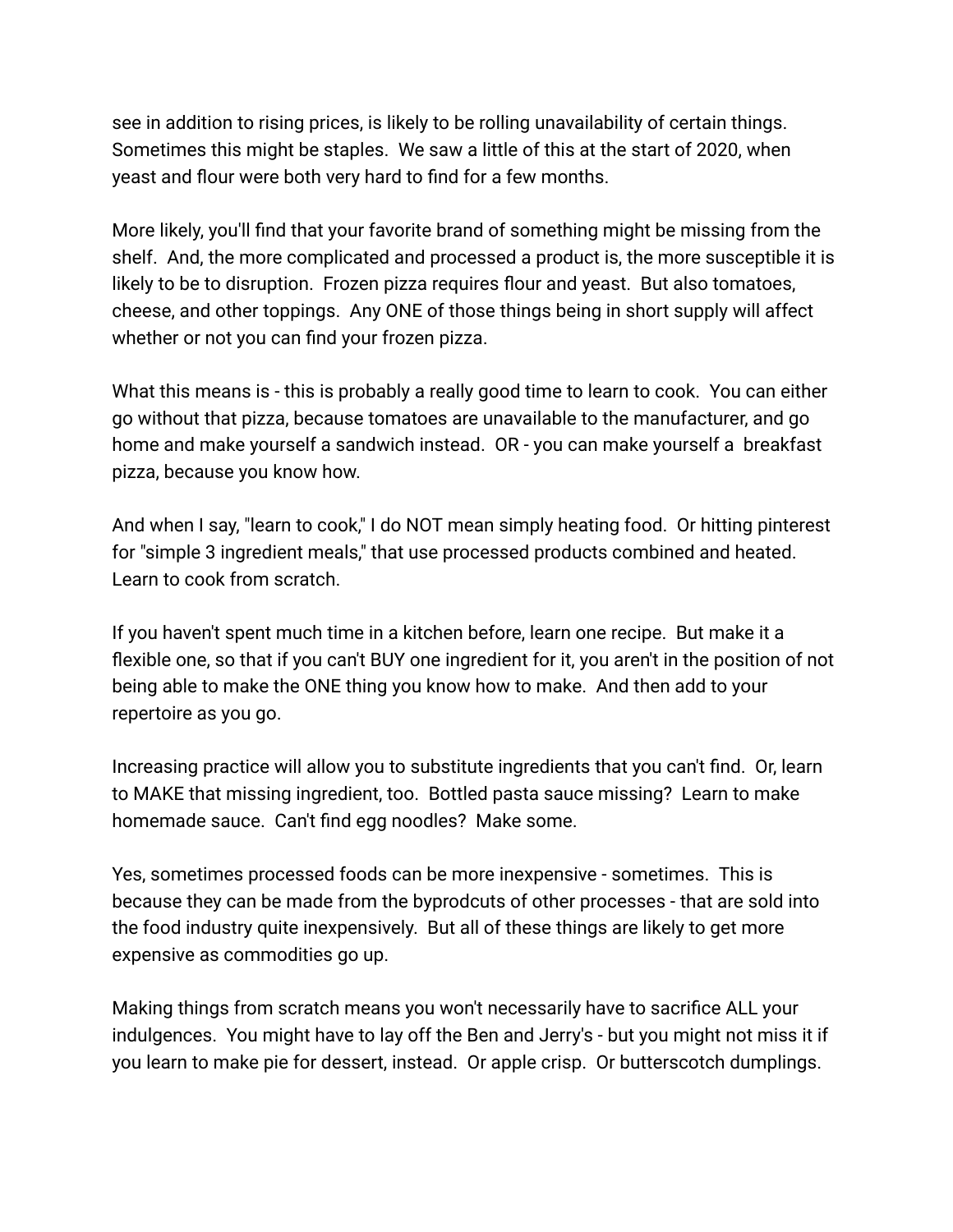I've talked before about stocking up. That's also a good way to economize - especially in a time of rampant inflation. Buying a quarter or side of beef, or half a pig, means that you're paying today's prices for beef rather than what it costs in 6 months. Many other things are less costly when purchased in larger quantities. Flour, for example, is less expensive lb for lb if you buy it in twenty-five pound bags vs. five pound bags.

Another 70's thing that might be worth reviving is the co-op or buying club. Now, I will grant that there are still some of these organizations around, but they're less common than they were when I was young.

Co-ops or buying clubs (now sometimes also including food churches) are groups of people who come together and buy foods in bulk, and divide them up among the members. They do take a certain degree of organization - someone has to keep track of what everyone has ordered, place the order, break it down for each member of the club's individual purchases, and manage a pick-up.

I'll refer you back to episode 30, "Real Food," for more tips on from scratch cooking.

And from here we'll move into the next area where you can exercise a little frugality. Clothing. Let's face it, clothes can be expensive. And it's tempting to deal with THAT by paying as little for new clothing as possible. This is sometimes a counterproductive strategy. Because cheap clothing doesn't hold up well.

So what makes more sense?

Buy good quality clothing. That doesn't necessarily mean expensive clothing. Although good clothing will cost more than cheap department store fashion items. Become fussy about checking the details of how a garment is made.

Well-made items have a certain amount of heft to the fabric. Pass by the nearly-sheer knit T-shirts. They're good for a few washings, at which point they often shrink, become misshapen, or even develop holes.

Check the firmness of the seams - and make sure that those seams are finished on the inside of the garment. Check the hems, and make sure they look like they're unlikely to come undone easily.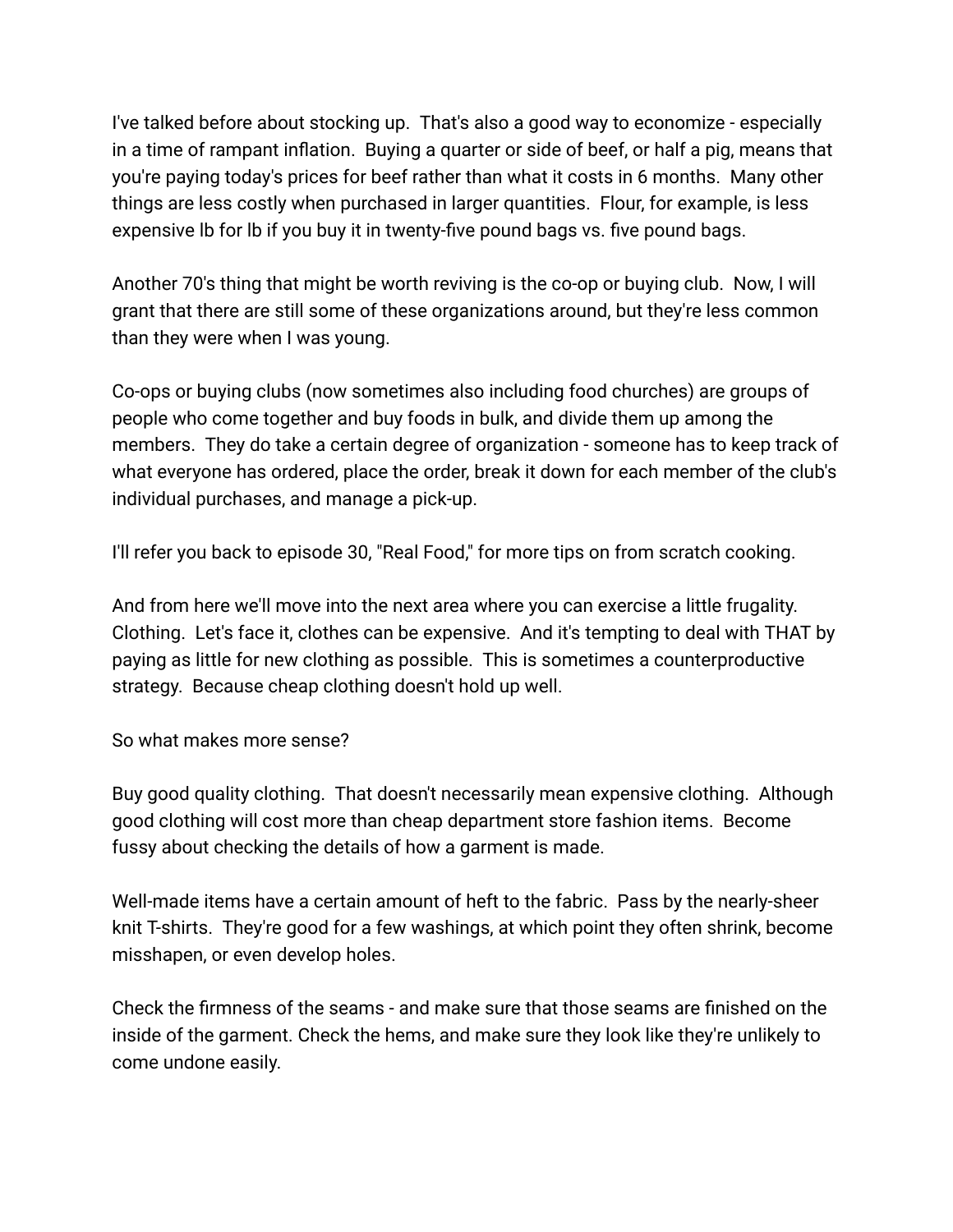Natural fibers are usually longer lasting than synthetics. They're also more comfortable to wear. Silk, wool, cotton, linen.

Are buttons firmly attached? Are the buttonholes densely sewn? If there is a zipper, does it feel substantial enough to keep the fabric closed?

Clothing in classic styles will serve you better than high fashion items. This is easy to say, and harder to do. Menswear has more "classic pieces" than women's wear. And, even at that, regular changes to things like collar styles, lapel widths, colors, fabrics, or other details mean that things DO go out of style. Still, avoiding wildly trendy things that are only "in" for a season in wise.

It's difficult to give much in the way of brand recommendations, just because tastes are so different. However, I can offer a few suggestions at least for the sorts of things that are useful to wear on the farmstead.

The first is Duluth Trading Company. Nearly everything they make is a good quality item. I'm particularly fond of their firehouse fabric. I haven't managed to snag it, even in the bramble-infested walnut plantation on our property. I'll take them over Carhardt's any day. I will say that their women's jeans are a bit more questionable. The fabric is too lightweight, tends to snag, and the pockets are too shallow. They're great for wearing around town, but they're not work-wear. Their men's jeans are much better. The men's flannels come in multiple weights. It's another instance in which I would recommend visiting a physical store at least once so that you understand the difference.

I used to be a big fan of Lands' End. Now I would say, "recommended with reservations." If you have a store nearby, it's best to check items in person. They still make excellent polo shirts. And their sport knit pants are very good for lounging around the house. SOME of their T-shirts are nice, heavy pieces. And some of them are just too thin for the price you'll pay. Use caution. I have SOME flannels that have done very well. And others that are just too thin and soft to be anything but "fashion" pieces - not meant to last more than a season or two.

L.L. Bean is another favorite vendor of mine. Again, their clothing seems to be wellmade across the board. The flannel shirts are made of very nice fabric and hold their shape and color well. I haven't tried their jeans in years, so I can't comment on that.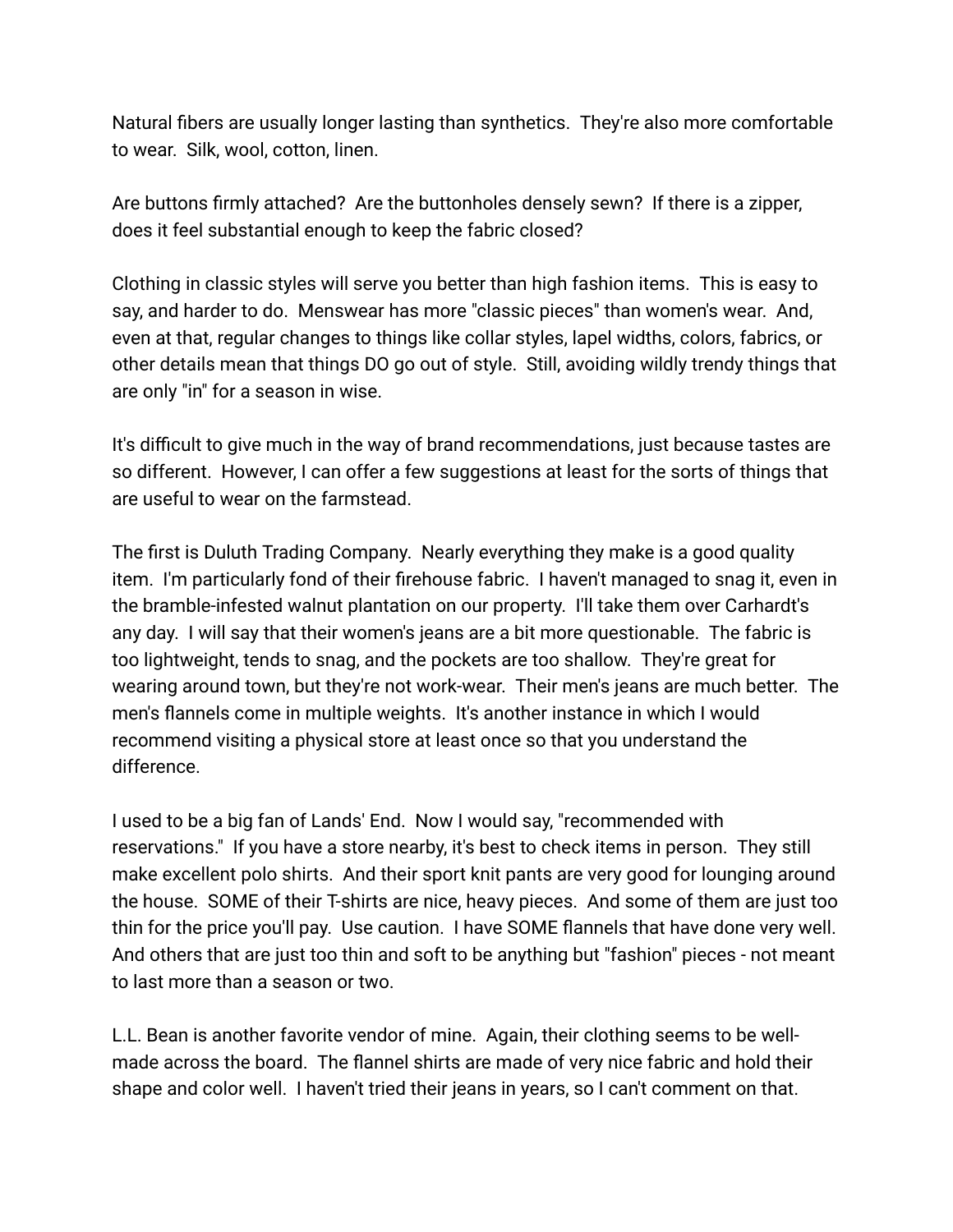Where jeans are concerned, I'd actually suggest seeking out the nearest Western wear or equestrian-oriented store. Wrangler still makes really excellent jeans. Often times they're not available in the trendiest cuts - but for a good stout pair of dungarees with enough room in the pocket for a small knife and whatever else you might need around the farmstead - Wranglers are usually a good bet.

Kids clothes. This is always a toughie. Lands' End does have some good stuff, but again you have to be choosy. Some of it can also be thin and poorly made. Carters, once the by-word in high quality children's wear is another brand (now owned by OshKosh) that I think you need to assess item by item. I do have a few of their fleece nightgowns for my girls that did very well - being worn for 2 years by my oldest, and then another 2-3 by the younger.

For kids' barnwear, check Duluth. And this is one instance in which Carhardt might be an option as well.

My favorite source for playwear and sleepwear for the kids when they were young was Hanna Andersson. I don't think we ever wore out any of the Hannas. And more than one outfit went through both my girls and then got passed on to a friend, still looking very good. What's more, Hanna outlets often ARE a good place to score a deal. Especially their sale racks.

I've mentioned visiting physical stores when you can. There are reasons for this, other than checking the quality of items. And, I'm a "shop in my jammies for all the things online" kind of girl. BUT - if you learn to play your cards right, you can often get better deals at physical stores on items being clearanced out. Those same pieces are usually "sold out" online. It's always worth checking. I've gotten some wicked deals on things at Duluth, just as they're changing things from one season to the next.

Don't make the assumption that "outlet" stores necessarily mean you're getting a deal. Some outlet stores are genuine outlet stores. Others are just another retail location for the company.

Thrift stores. I find this to be a very hit-or-miss sort of project. CAN you - hypothetically - find high quality items for low prices at thrift stores? Sure. But it's a bit of a "needle-ina-haystack" hunt. I think it's actually gotten worse with the blossoming of SO MANY thrift shops. It's become an overwhelming sea of places to look. And, you're in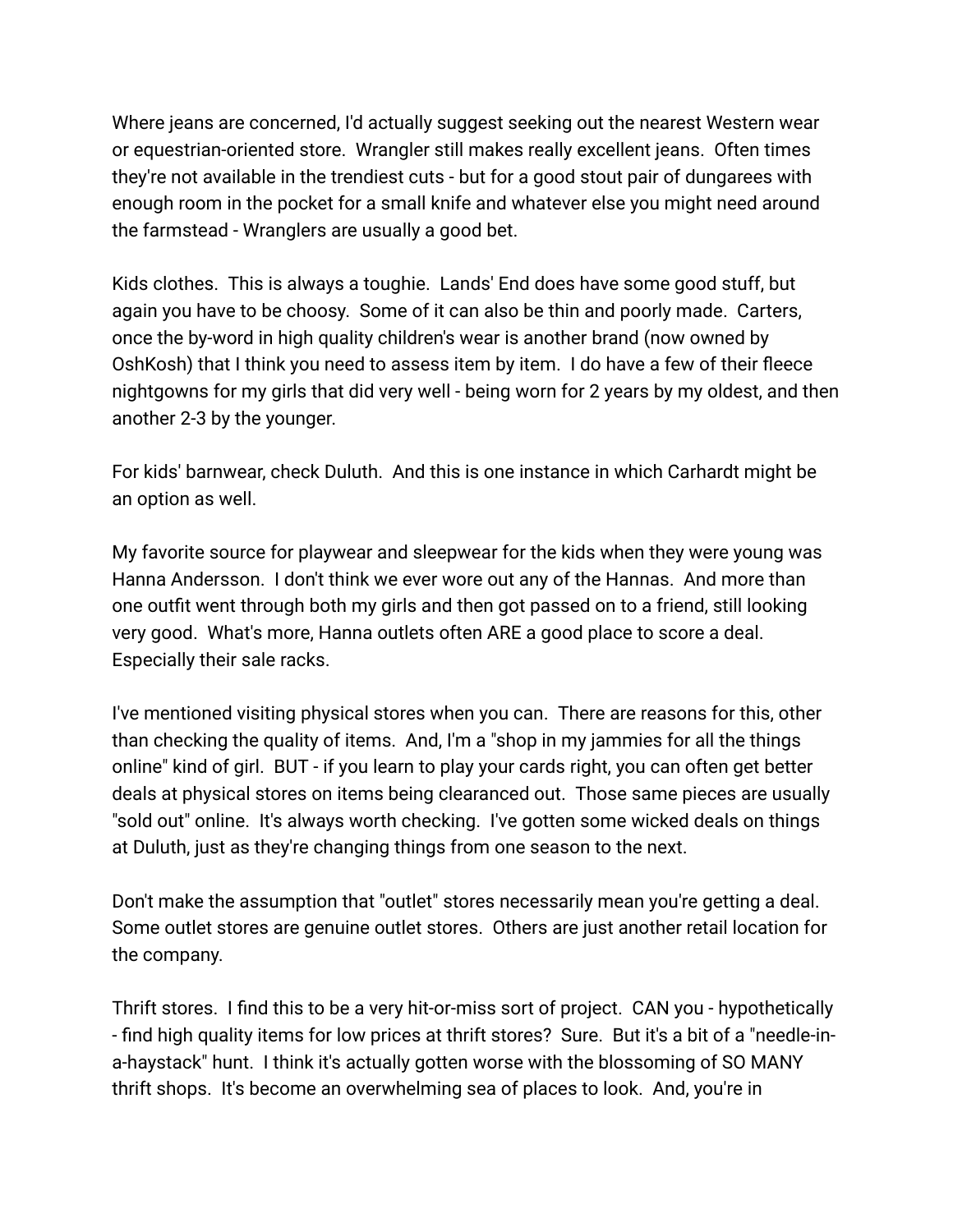competition with the whole horde of people who make extra money buying up "the good stuff" at thrift stores and reselling online. So, if you have more time than money, this might make sense. I don't commit more than an occasional perusal, because it's just a larger effort than I'm currently willing to expend for a relatively small reward.

What about making your own clothes? There is, sometimes, an assumption that this is somehow a less expensive option across the board. Usually, this is an assumption made by people who cannot sew and what YOU to recreate a garment that they don't want to spend the money to own. But IS it an economy to make your own clothes?

Sometimes. It depends a bit on what you're making, and what you're making it out of. But - patterns are expensive. Fabric is expensive. Buttons, thread, elastic, notions of all kind are expensive. If you add up all the materials, you may find it would have been less expensive to buy the garment you're making.

And it's just occurred to me that the topic of making clothing without it costing the Earth is large enough for it's own whole episode - so maybe we'll do that NEXT week. Stay tuned!

Now that you have your clothes, remember that proper care will extend their life. Turn printed things inside-out to wash them. The design will last longer that way. On the other hand, very dirty jeans will clean up better when washed right-side out. Preferably only with other similarly hearty items. Use a good quality detergent. I sometimes use washing soda as a booster when stuff is really grimy. Bleach, only as a last resort. Bleach breaks down fabrics, causing them to wear out more quickly.

Dry your items on cooler settings. Or, better yet, hang them on the line. Yes, they tend to get a bit stiff. Just bring them back in, and toss them in the dryer with some dryer balls for 5 minutes and they'll soften back up nicely. Even towels.

Learn to mend. It doesn't take that much time or effort to sew a button back on, tack a hem back up, or repair a split seam. And we live in an era in which visible mending is considered fashionable. Don't be afraid to apply a decorative patch, or darn a hole.

What about around the house?

I might be a little bit of an addict where household linens are concerned. I'm way too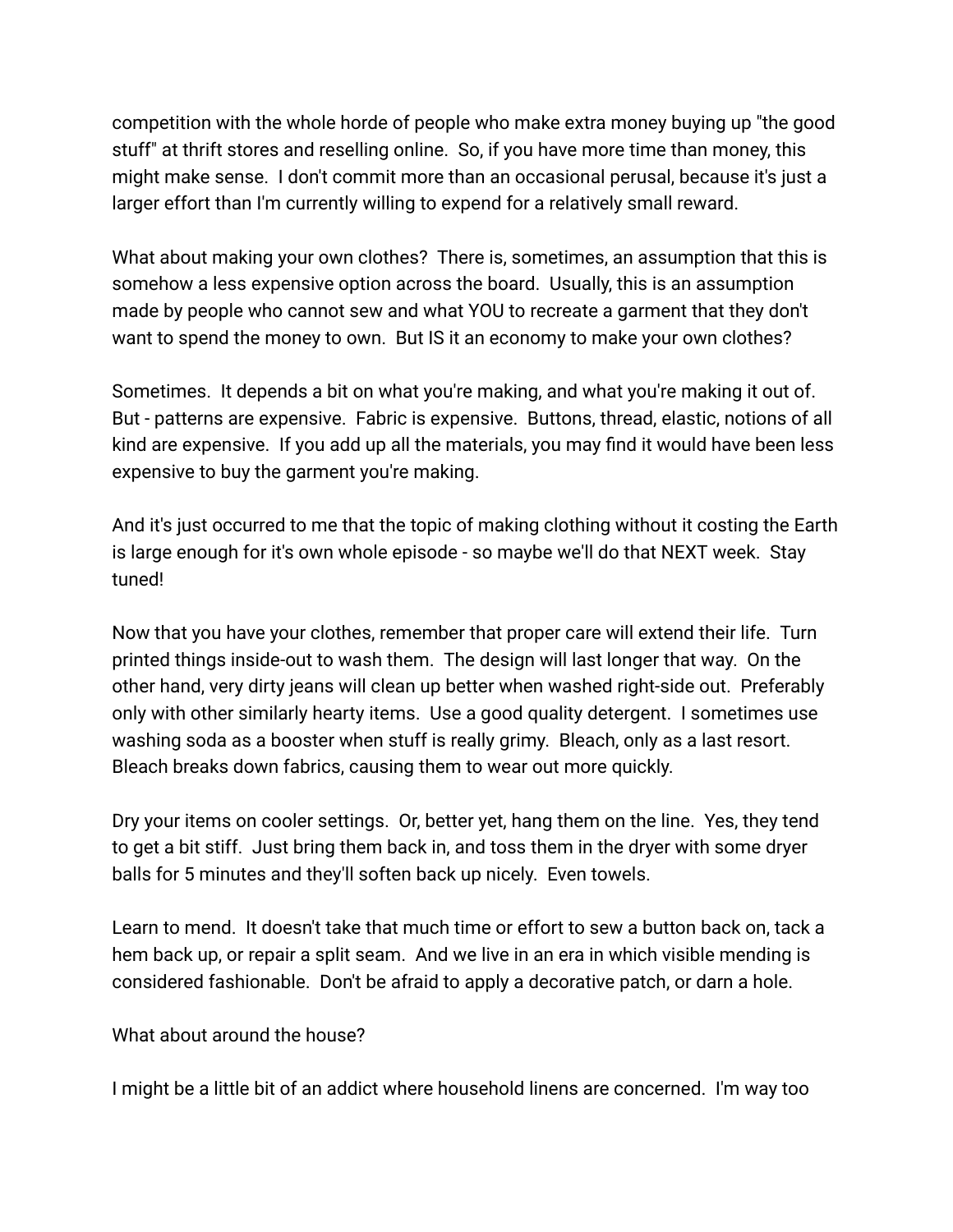excited by the prospect of new sheets, towels, dishcloths, or other goodies to be entirely normal. But I never buy them full price. And I'm generally fussy about quality.

Why? Good quality linens just last longer. Especially when you're talking about sheets. Poor quality sheets almost immediately start to pill, and develop thin spots or even holes. In general, I avoid poly-cotton blends. Why? Usually, the sharper, firmer polyester fibers actually cut the cotton fibers as the sheet wears - and those cut cotton fibers are the pills. I also avoid super high thread count sheets. They don't wear nearly as well, since the threads are SO fine, they can't handle much abrasion.

I have two favorite sources. The Company Store - which is strictly a catalog company. And The Pottery Barn. I strongly recommend The Company Store's Company Cotton sheets. But, either way, I usually watch for colors and styles that are being clearanced out or avail myself of annual sales. The Company Store usually has a White Sale with a blanket 25% off. While the Pottery Barn regularly rotates out prints. Honestly, with the Pottery Barn, I usually hit their outlet store and persue the clearance section. I've gotten quite a few twin sheet sets for the girls over the years, and I find them to wear really well. They also have nice, deep pockets and quality elastic on the fitted sheets.

Blankets. You'll get the most wear out of good cotton blankets. They're light enough for use year-round, and take washing without trouble. You CAN also haunt vintage and thrift shops for genuine wool blankets (or even invest in them). They're best reserved for colder weather. They CAN be washed - carefully. And ought to be stored in a cedar chest or other moth-resistant location when not in use. Avoid acrylic blankets, as they typically don't last and are less comfortable to sleep with.

For bed spreads, while duvets are fashionable (and you can just change out the cover when you want a new look) I find I have to remove it from the bed to sleep. And that seems like a bit of a waste. I prefer quilts, cotton coverlets, or other then spreads. If you get a solid color, you can add a patchwork quilt at the foot for interest and an extra layer.

For bath towels, I prefer to visit Home Goods and just see what they have at any given time. I look for nice thick pile, well-sewn hems, and heavy selvedges (that's the woven edges on the sides).

My kitchen linen collection mostly consists of seasonally printed towels or colored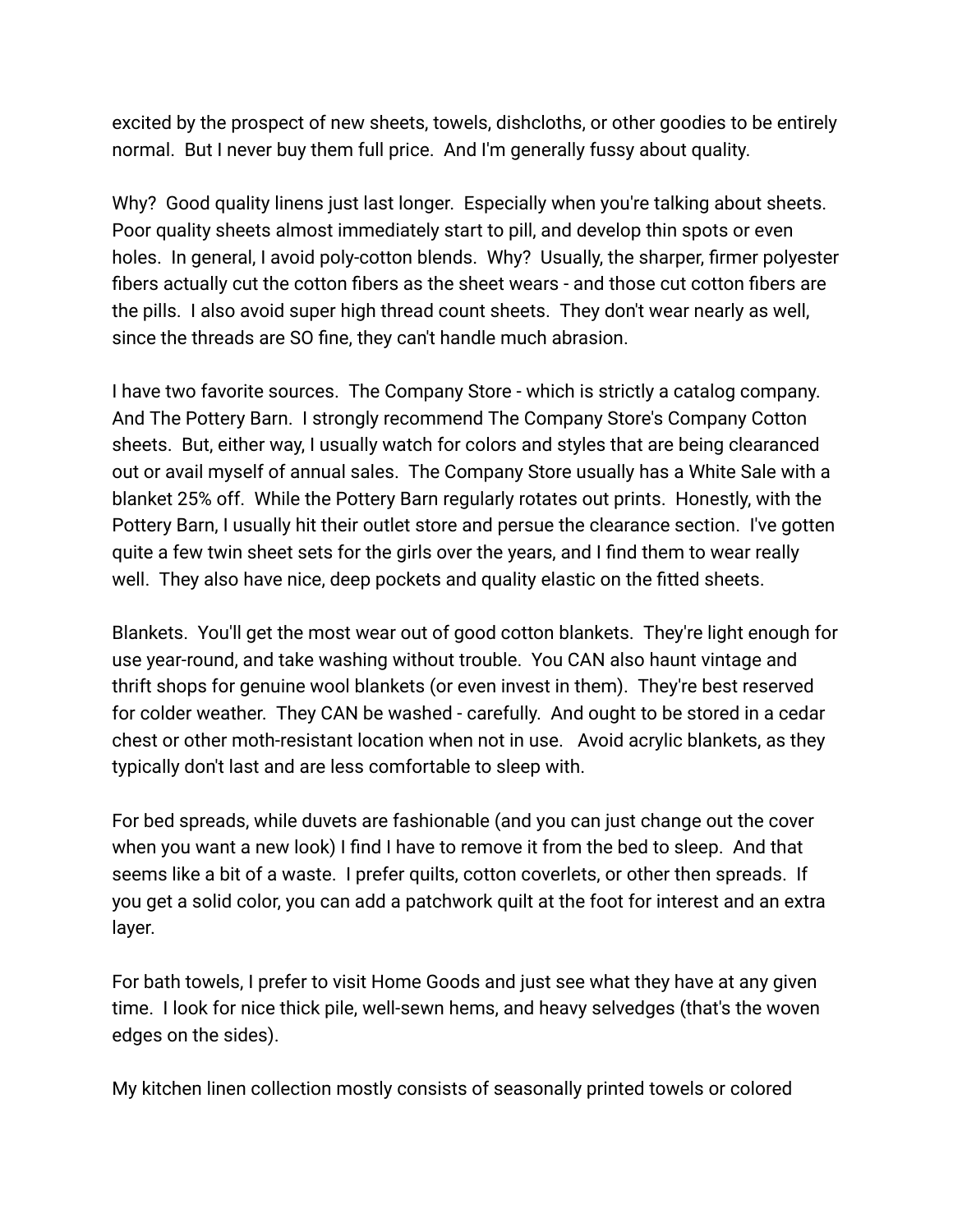dishcloths that I picked up out of season. I don't go in for embroidered towels, just because I'm way too rough on my towels. I DO have a lot of flour sack towels. I like these better for baking, and they just last longer than the pile towels.

Furniture. I admit, my house is about 50% hand-me-down, and 50% intentional purchase, even yet. But I do have a few tips. Furniture should be something of an investment. Not that you are going to sell it alter at a profit - not that kind of investment. But avoid the Furniture Mega Mart matched set stuff. It's so poorly built it will break down in under 5 years.

One of the frustrating things about furniture shopping is that very little of it these days is made of real wood. But if you want pieces that will last, avoid particle board like the plague. Ditto the awful paper printed "veneers."

Good quality furniture can be found in the weirdest places. I got my favorite bookcase when I was in college at the local big box grocery and more store. It's heavy 1" plywood, with solid wood shelves. All maple. I had to stain and poly the thing myself, but it's a beast, and the shelves don't sag even when piled with textbooks. When we move, I'll probably sand it, paint it, and put it in my daughter's room.

You CAN score good quality wood furniture at thrift stores or - Habitat Restores, if you have one locally. They may not be terribly stylish, but this is where the fact that painted furniture fits into a layered decorating perspective is helpful. Need inspiration? Hit Pinterest for painted furniture photos and go nuts. You might end up holding onto that piece for decades - occasionally repainting it to fit in with a new room or scheme.

Vintage and antique stores, or flea markets are other great places to look. You'll find everything from worn-to-the-woof but still solid items that you can rehab to restored versions that will instantly look at home.

Learn to make simple repairs on wood furniture, too. Youtube is your friend, here. It is not difficult to fix hinges, handles, cracks, or other minor problems. Often all it takes is wood glue, some wood scraps, a few small tools and a little patience. This is WHY you want real wood furniture, though. It can BE repaired. Whereas a piece made of particle board probably cannot.

If you're in the market for upholstered furniture - couches and comfy chairs - look for something with a solid hardwood frame and well made cushions. Some of the better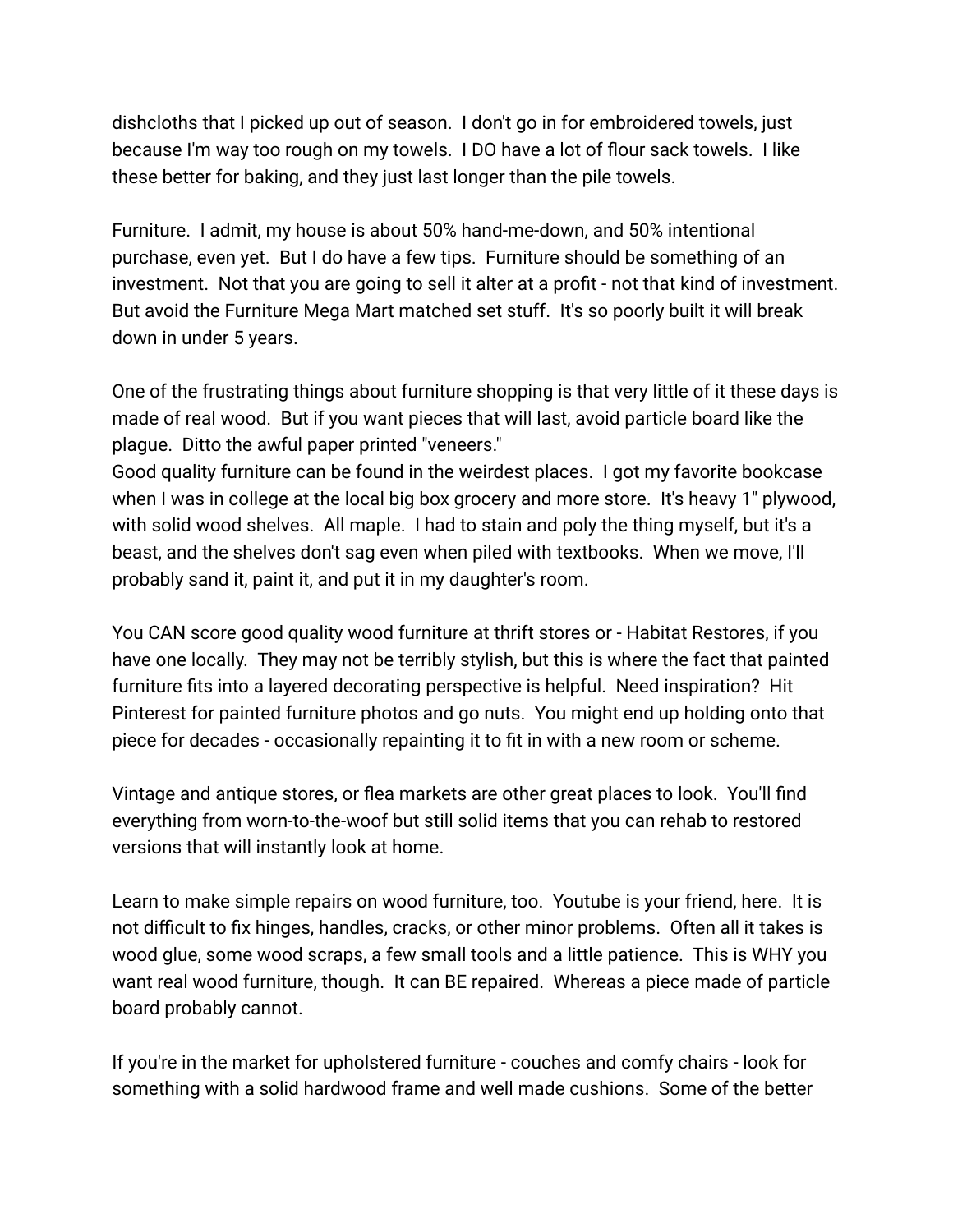brands even guarantee the cushions for a specified number of years. Remember that firmer cushions will keep their shape longer than super soft, floppy ones.

And many companies now offer the option of slip covers for the whole piece, rather than fully attached upholstery. You could even get TWO sets of slip covers. Which allows you to have a back up - and to change the look seasonally. Getting more milage out of what you DO spend money on counts as economizing.

Moving outside, into the farmstead, think about what things can do double-duty. If you need a hedge somewhere, can you use juneberry bushes or nanking cherries something you can also eat?

If you have a resource - like our 3-1/2 acres of walnuts - what can you do to make better use of it? We'd like to put some pigs out there to eat the walnuts. But, of course, that's a seasonal food source. So we'll have to also feed the pigs. And we can use them as a way to get extra use out of food scraps from the house.

Planning your farmstead should involve thinking about closing the loop, wherever possible. In a talk given by Beth Dougherty about getting your first milk cow, she comments, "within 36 hours of owning a cow in milk, you'll either lose your mind - or get a pig!" Because that cow may be producing more milk that you and your family can reasonably drink - or make into cheese, butter, etc. It will either go to waste - or it can go into the pigs, reducing your feed costs.

No farmstead should be without SOME way to make use of whatever food scraps come out of the kitchen. A compost pile, chickens, pigs. Not ALL food scraps will be suitable for livestock, but a lot of them will.

You can even make use of other people's food scraps. I've known people who have made deals with local grocery stores or bakeries to pick up unsold produce or food that must be discarded to feed to their pigs. Usually at very low or no cost.

Make it a point not to overcrowd your stock. Trying to raise livestock "intensively" means you must purchase much more of your feed. The price of feed AND hay is likely to also go up exponentially. If you have the room, think about whether you could, instead, implement a managed, intensive grazing plan. Maybe even stockpile some grass for later. Think about how to minimize purchased inputs.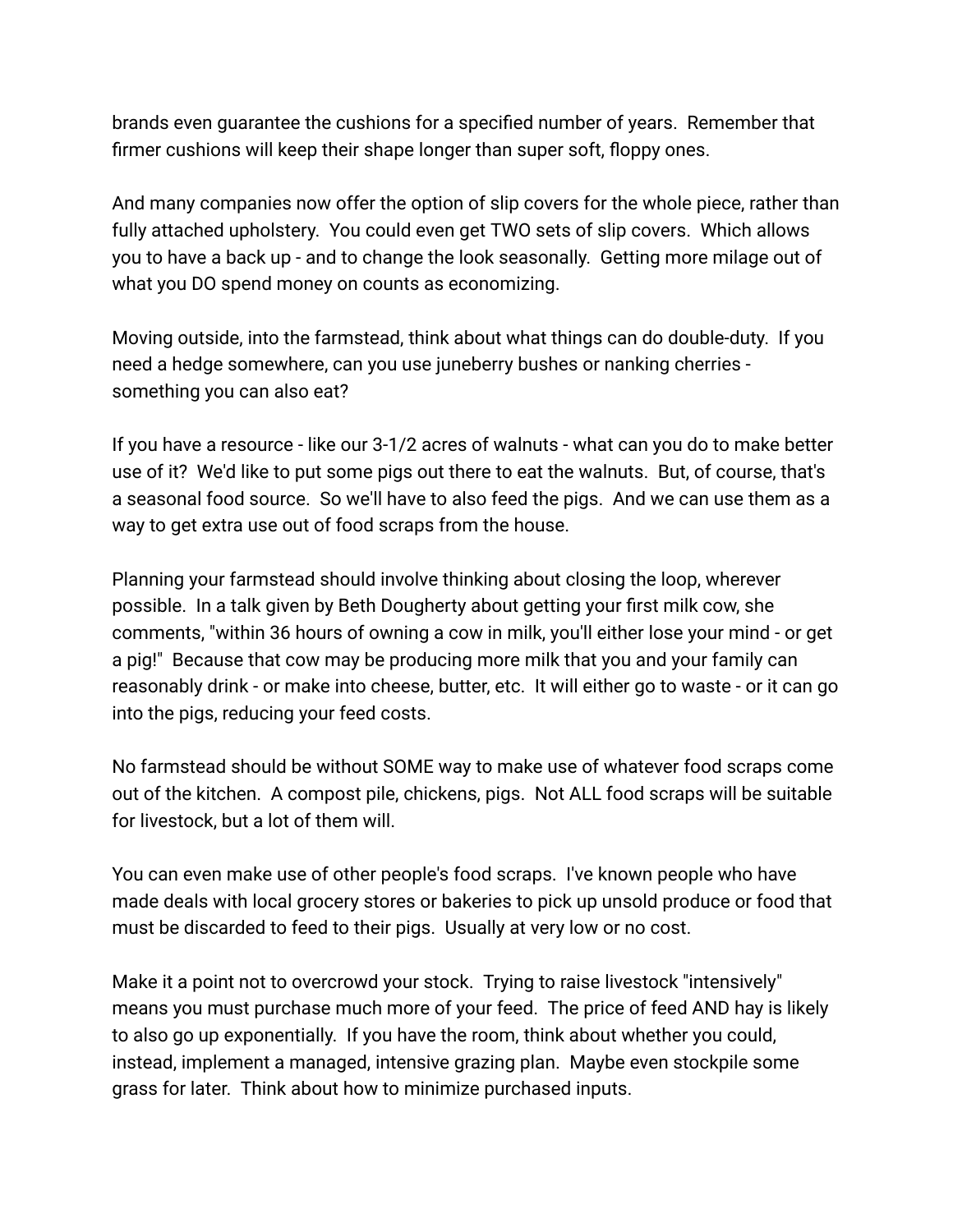This is what I mean by "closing the loop." If you have a couple of cattle that you are moving from paddock to paddock every week or so to graze - follow along behind them with chickens in a tractor. Maybe two - one with laying hens and one with meat birds. They'll both get a lot of nutrtion from being on your nice, green, buggy pasture AND scratch the cow manure into the ground while adding their own. You won't have to fertilize.

I know a few people who are switching from meat chickens to meat rabbits this year. Why? Less purchased feed. Rabbits can fatten on grass.

Any time you do something on the farmstead, think about whether the resulting refuse can be used. My husband loves apple prunings for smoking things. I'm probably going to need to plant some willows to help in some wetter areas - and I can use willow whips for hedging or even baskets. Wood chips from clearing one area can be used to mulch another.

Get good at repairing your equipment. In fact, lots of people prefer older tractors or other machines, because they can BE repaired by the owner. I'll even put a link to the Tiller's International class on small tractor repair in the show notes.

Learn to sharpen a mower blade, clean out a carburetor, and perform other basic maintenance.

Keep outdoor wood structures painted. This might even be a good time to rediscover old fashioned products like milk paint. Or whitewash. Both are inexpensive, and help prevent wood from rotting. Build things to shed water - even fences. Those cute little decorative tops on the fenceposts are not just decorative - they don't rot as quickly as a flat top that allows water to pool.

Inside your home and out, look for ways to reduce waste and just make things last as long as you can.

Or - Use it up, wear it out, make it do or do without. As the saying from the second world war goes.

I hope I've given you some ideas on how to make your dollar go a little further. And I invite you to go check the podcast archives for some more specific information on